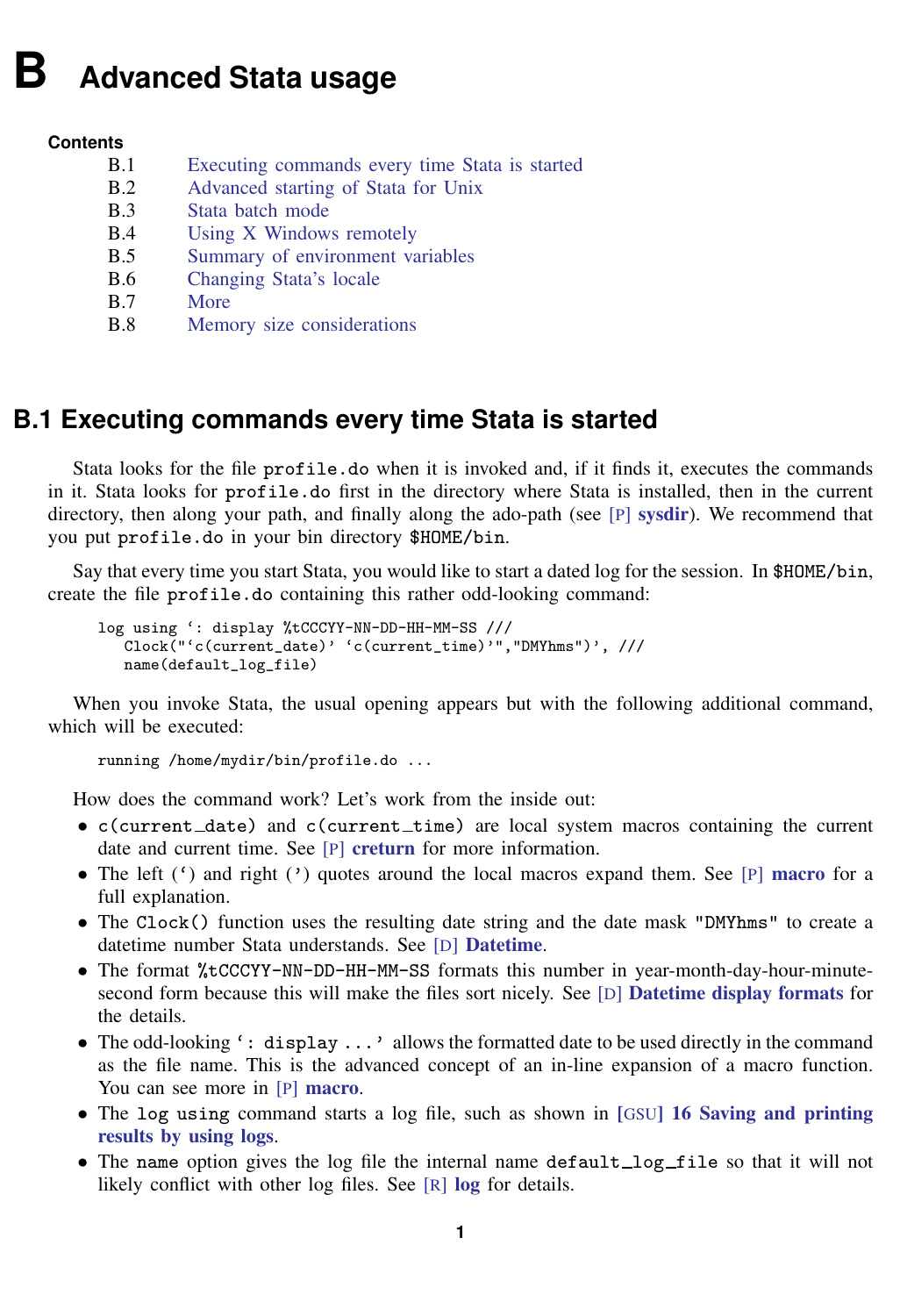• Finally, the /// notations are continuation comments so that the three separate lines are interpreted as a single command. See [P] [comments](https://www.stata.com/manuals/pcomments.pdf#pcomments) for more about comments.

There are many advanced Stata programming concepts in this one single command!

profile.do is treated just as any other do-file once it is executed; results are just the same as if you had started Stata and then typed run profile.do. The only special thing about profile.do is that Stata looks for it and runs it automatically.

System administrators might also find sysprofile.do useful. This file is handled in the same way as profile.do, except that Stata first looks for sysprofile.do. If that file is found, Stata will execute any commands it contains. After that, Stata will look for profile.do and, if that file is found, execute the commands in it.

One example of how sysprofile.do might be useful would be when system administrators want to change the path to one of Stata's system directories. Here sysprofile.do could be created to contain the command

sysdir set SITE "/opt/stata/ado"

<span id="page-1-0"></span>See [U[\] 16 Do-files](https://www.stata.com/manuals/u16.pdf#u16Do-files) for an explanation of do-files. They are nothing more than text files containing sequences of commands for Stata to execute.

### **B.2 Advanced starting of Stata for Unix**

The syntax of the command to start Stata(GUI) is

 $\{ x_{\text{stat}} \mid -option \mid -option \mid \dots \mid \mid \mid \text{stat}\_comment \}$ 

The syntax of the command to start Stata(console) is

 $\text{stata}$   $\begin{bmatrix} -option \end{bmatrix}$   $-option$   $\begin{bmatrix} \ldots \end{bmatrix}$   $\begin{bmatrix} state\_command \end{bmatrix}$ 

If you have Stata/SE, the commands are xstata-se and stata-se. If you have Stata/MP, the commands are xstata-mp and stata-mp.

The allowable options are

| Option Result |                                                                                                                                       |
|---------------|---------------------------------------------------------------------------------------------------------------------------------------|
|               | -b set background (batch) mode and log in plain text (console only)                                                                   |
|               | -h display usage diagram                                                                                                              |
| -q            | suppress logo and initialization messages                                                                                             |
|               | $-rngstream \#$ set random-number generator to mt64s (see [R] set rng) and set<br>random-number stream to $#$ (see [R] set rngstream) |
| $-\mathbf{s}$ | set background (batch) mode and log in SMCL (console only)                                                                            |

Typing stata -h does not start Stata, but just shows the syntax diagram for invoking Stata.

The -q option starts Stata, but it suppresses all the initialization messages, including the Stata logo.

The -b and -s options specify batch mode; see [GSU[\] B.3 Stata batch mode](#page-2-0).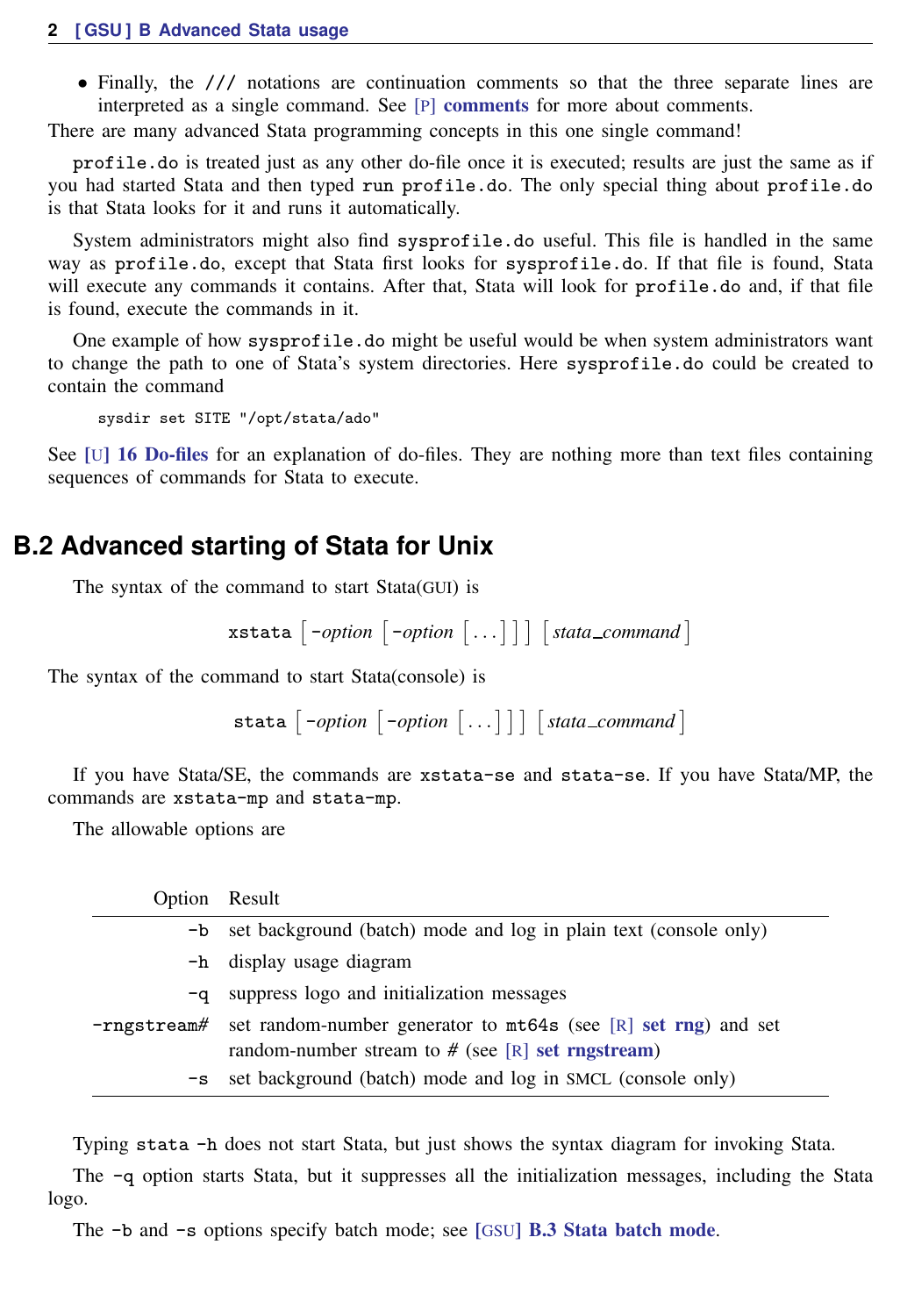#### <span id="page-2-0"></span>**B.3 Stata batch mode**

Suppose you had a do-file named bigjob.do. If you want to use Stata in batch mode, we suggest using Stata(console). Typing

% stata -b do bigjob

tells Stata to execute the commands in bigjob.do, suppress all screen output, and route the output to bigjob.log in the same directory.

% stata -s do bigjob

tells Stata to execute the commands in bigjob.do, suppress all screen output, and route the output to bigjob.smcl in the same directory.

You can also run the above examples in the background by typing

% stata -b do bigjob & % stata -s do bigjob  $\&$ 

You may also use redirection, but this is not recommended:

% stata < bigjob.do > bigjob.log &

Warning: Redirection will not work if your do-file contains either the #delimit commands or comment delimiters (/\* and \*/, //, or ///). It also cannot create SMCL output. Hence, we recommend using options directly: stata -s do bigjob & or stata -b do bigjob &.

<span id="page-2-1"></span>Note: Stata runs profile.do before doing bigjob.do, just as it would if you were working interactively.

#### **B.4 Using X Windows remotely**

Suppose that you are sitting in front of a computer named local and that you wish to run Stata on a computer named neighbor.

- 1. Tell X Windows on local to allow neighbor to use its display by typing xhost +neighbor.
- 2. Be sure that you have set X Windows's DISPLAY environment variable on neighbor to contain local:0.0. X requires this. Important: this variable must be set on neighbor.

Having done this, Stata should work:

```
local% xhost +neighbor
local% ssh neighbor
neighbor% setenv DISPLAY local:0.0
neighbor% xstata
```
At this point, either Stata launches, or you see

Xlib: connection to "local:0.0" refused by server Xlib: Client is not authorized to connect to Server

Here you will have to get help from your network administrator. Proper authorizations have not been given, and these problems have nothing to do with Stata.

To make this process simpler, you may also be able to use the  $-X$  flag when invoking ssh:

local% ssh -X neighbor neighbor% xstata

Whether this works depends on your Unix installations. The first series of commands should always work.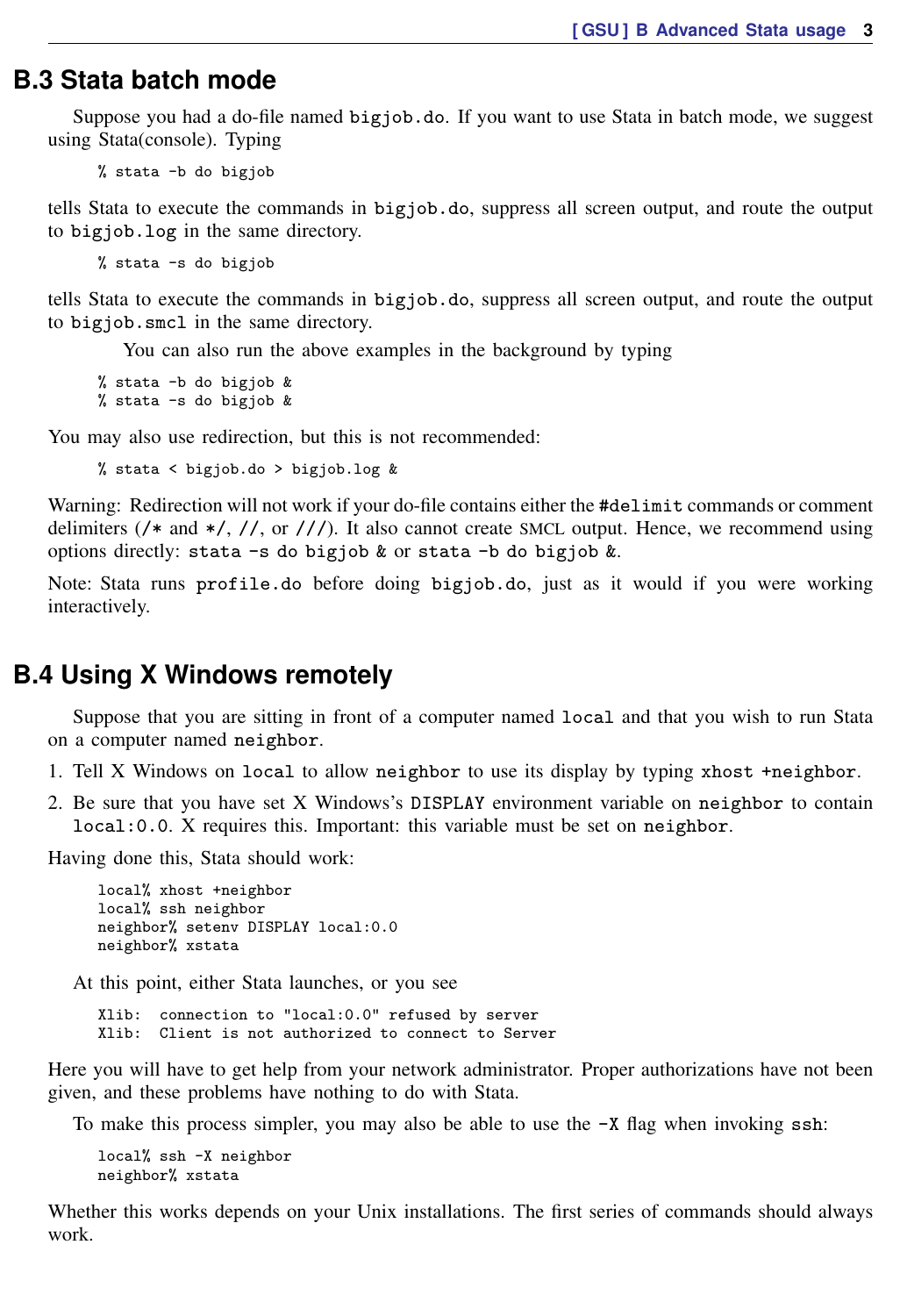## <span id="page-3-0"></span>**B.5 Summary of environment variables**

| Environment variable Description |                                                                                                                                                                                                                                                                                                                                                   |
|----------------------------------|---------------------------------------------------------------------------------------------------------------------------------------------------------------------------------------------------------------------------------------------------------------------------------------------------------------------------------------------------|
| HOME                             | User's home directory. Default is the directory specified in /etc/passwd.                                                                                                                                                                                                                                                                         |
| PATH                             | Unix executable search path.                                                                                                                                                                                                                                                                                                                      |
| SHELL                            | What to execute when users try to shell out of Stata. Default is /bin/sh.                                                                                                                                                                                                                                                                         |
| S_ADO                            | Sets Stata's ado-path.                                                                                                                                                                                                                                                                                                                            |
| <b>STATATERM</b>                 | Used only if you want to use a different term cap or terminfo entry<br>from what is in your TERM environment variable.                                                                                                                                                                                                                            |
| STATATMP                         | Sets Stata's temporary directory. Default is /tmp.                                                                                                                                                                                                                                                                                                |
| STATA_PREF_DIR                   | Location Stata checks for preferences. If not set, Stata will use<br>a subdirectory of \$HOME/.stata17/. If you use Stata (console),<br>preferences will be saved in \$HOME/.stata17/console/. If you use<br>Stata (GUI), preferences will stored in a subdirectory based on your<br>DISPLAY environment variable, such as \$HOME/.stata17/:0.0/. |

## <span id="page-3-1"></span>**B.6 Changing Stata's locale**

To change the locale of Stata to English, type

set locale\_ui en

To change it back to match the locale set for your operating system, type

set locale\_ui default

<span id="page-3-2"></span>For a complete explanation of locales and Stata, see [U[\] 12.4.2.4 Locales in Unicode](https://www.stata.com/manuals/u12.pdf#u12.4.2.4LocalesinUnicode).

## **B.7 More**

If you would like Stata to pause every time the screen fills with results, type set more on. This will cause a  $\text{—more}$ — prompt to appear at the bottom of the Results window whenever there is more information to be displayed than can fit on the screen. This happens, for example, when you are listing many observations.